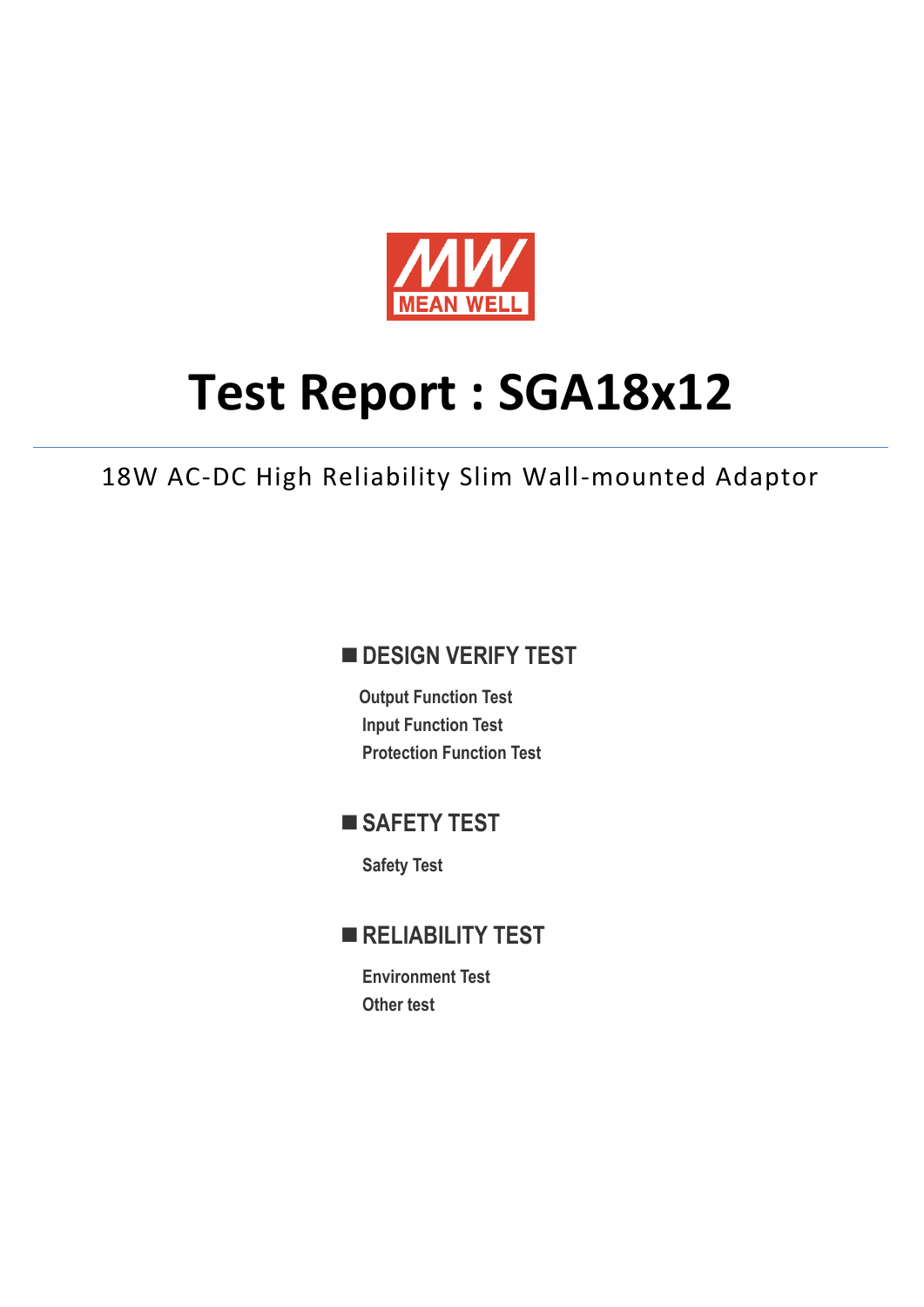

# **DESIGN VERIFY TEST**

## **OUTPUT FUNCTION TEST**

| <b>NO</b>      | <b>TEST ITEM</b>          | <b>SPECICATION</b>     | <b>TEST CONDITION</b>                                        | <b>RESULT</b>       | <b>VERDICT</b> |
|----------------|---------------------------|------------------------|--------------------------------------------------------------|---------------------|----------------|
| 1              | <b>RIPPLE &amp; NOISE</b> | 80mVp-p (Max)          | I/P:230VAC<br>O/P:FULL LOAD<br>Ta: $25^{\circ}$ C            | 30 mVp-p            | P              |
| $\overline{2}$ | <b>VOLTAGE TOLERANCE</b>  | $-3\% \sim +3\%$ (Max) | I/P:90VAC~264VAC<br>O/P:FULL~MIN. LOAD<br>Ta: $25^{\circ}$ C | $-1.15\% - +0.1\%$  | P              |
| 3              | <b>LINE REGULATION</b>    | $-1\%$ ~ +1% (Max)     | I/P:90VAC~264VAC<br>O/P:FULL LOAD<br>Ta: $25^{\circ}$ C      | $-0.01\% - +0\%$    | P              |
| 4              | <b>LOAD REGULATION</b>    | $-3\% \sim +3\%$ (Max) | I/P:230VAC<br>O/P:FULL ~MIN LOAD<br>Ta: $25^{\circ}$ C       | $-0.62\% - +0.63\%$ | P              |
| 5              | SET UP TIME               | 300 mS                 | I/P:230VAC<br>O/P:FULL LOAD<br>Ta: $25^{\circ}$ C            | 183.3 mS            | P              |
| $6\phantom{1}$ | <b>RISE TIME</b>          | 30 mS                  | I/P:230VAC<br>O/P:FULL LOAD<br>Ta: $25^{\circ}$ C            | 5.73 mS             | P              |
| $\overline{7}$ | <b>HOLD UP TIME</b>       | 16 mS (Min)            | I/P:115VAC<br>O/P:FULL LOAD<br>Ta: $25^{\circ}$ C            | 16.3 mS             | P              |

#### **INPUT FUNCTION TEST**

| <b>NO</b>      | <b>TEST ITEM</b>                    | <b>SPECICATION</b>                               | <b>TEST CONDITION</b>                                                                     | <b>RESULT</b>                      | <b>VERDICT</b> |
|----------------|-------------------------------------|--------------------------------------------------|-------------------------------------------------------------------------------------------|------------------------------------|----------------|
| 1              | <b>VOLTAGE RANGE</b>                | $90VAC - 264VAC$                                 | I/P:TESTING<br>O/P:FULL LOAD<br>Ta: $25^{\circ}$ C                                        | $61V - 264V$                       | P              |
| $\overline{2}$ | <b>FREQUENCY RANGE</b>              | 50HZ - 60HZ (Typ)<br>NO DAMAGE OSC               | I/P: 100VAC ~ 240VAC<br>O/P:FULL~MIN LOAD<br>Ta: $25^{\circ}$ C                           | TEST: OK                           | P              |
| 3              | <b>EFFICIENCY</b>                   | 85.5%                                            | I/P:230VAC<br>O/P:FULL LOAD<br>Ta: $25^{\circ}$ C                                         | 86.181%                            | P              |
| $\overline{4}$ | <b>AVERAGE EFFICIENCY</b>           | 85.00 % (DoE Level VI)<br>85.45% (CoC Version 5) | I/P:115/230VAC<br>$O/P:25\% \cdot 50\% \cdot 75\% \cdot 100\%$ LOAD<br>Ta: $25^{\circ}$ C | 85.11% (115VAC)<br>85.76% (230VAC) | P              |
| 5              | <b>AC CURRENT</b>                   | $0.45A$ (Max)                                    | I/P: 100VAC<br>O/P:FULL LOAD<br>Ta: $25^{\circ}$ C                                        | 0.373 A                            | P              |
| $6\phantom{1}$ | NO LOAD POWER<br><b>CONSUMPTION</b> | $< 0.075W$ (Max)                                 | I/P:230VAC<br>O/P: NO LOAD<br>Ta: $25^{\circ}$ C                                          | 0.0459 W                           | P              |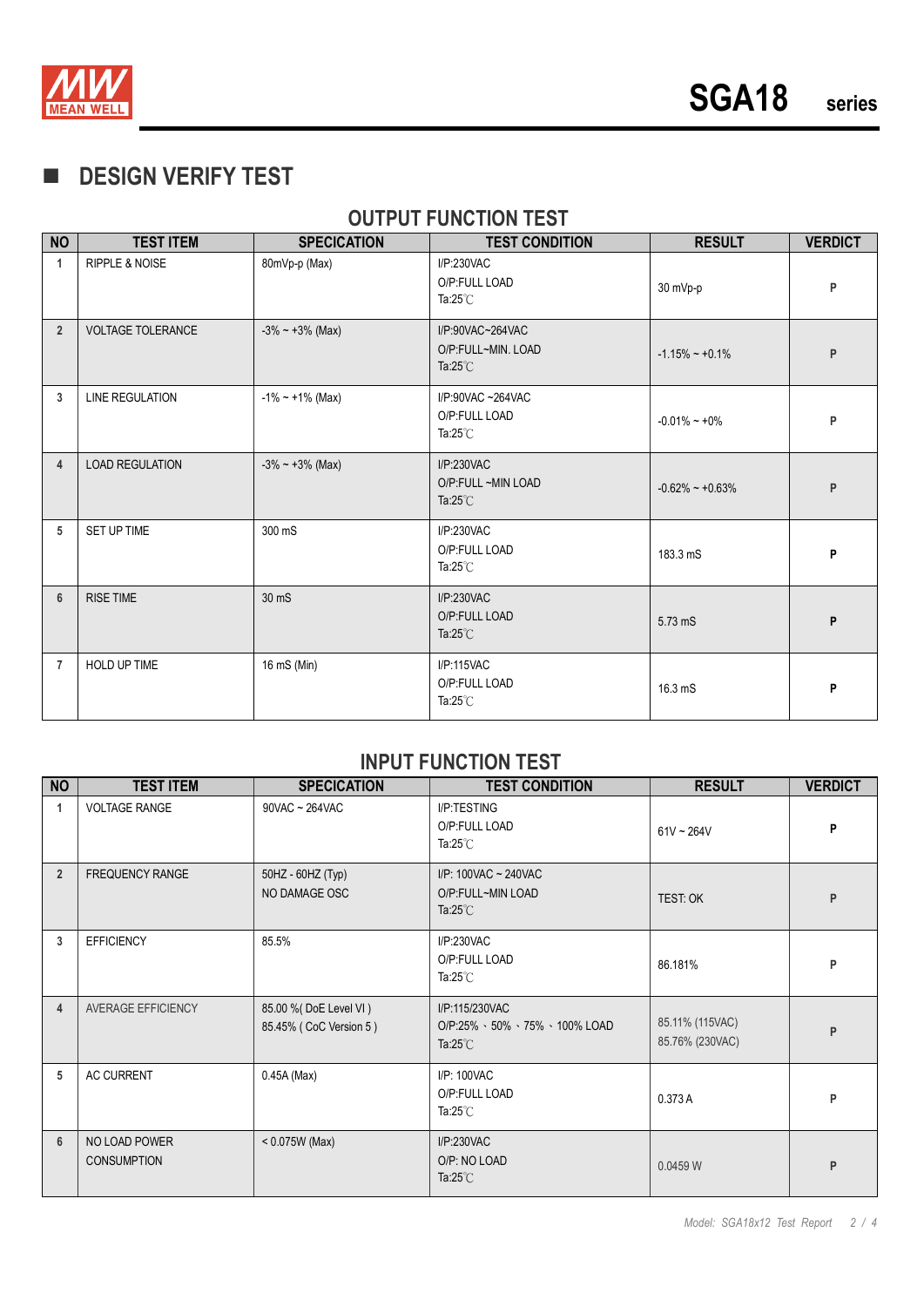

|   | <b>INRUSH CURRENT</b>  | $<$ 45A<br><b>COLD START</b> | I/P:230VAC<br>O/P:FULL LOAD<br>Ta: $25^{\circ}$ C | 33.81 A                      |  |
|---|------------------------|------------------------------|---------------------------------------------------|------------------------------|--|
| 8 | <b>LEAKAGE CURRENT</b> | < 0.25mA                     | I/P:240VAC<br>O/P:Min LOAD<br>Ta: $25^{\circ}$ C  | L-FG: 0.02mA<br>N-FG: 0.02mA |  |

#### **PROTECTION FUNCTION TEST**

| <b>NO</b>      | <b>TEST ITEM</b>            | <b>SPECICATION</b>               | <b>TEST CONDITION</b>                             | <b>RESULT</b>                                                | <b>VERDICT</b> |
|----------------|-----------------------------|----------------------------------|---------------------------------------------------|--------------------------------------------------------------|----------------|
|                | <b>OVER LOAD PROTECTION</b> | 120~180%                         | I/P:230VAC<br>O/P:TESTING<br>Ta: $25^{\circ}$ C   | 154%<br><b>HICCUP MODE</b><br>RESET: AUTO RECOVER            | P              |
| $\overline{2}$ | OVER VOLTAGE PROTECTION     | $110 - 140%$                     | I/P:230VAC<br>O/P:MIN LOAD<br>Ta: $25^{\circ}$ C  | 125% (IN4744A)<br>Clamp by ZENER diode                       | P              |
| 3              | SHORT PROTECTION            | SHORT OUTPUT<br>1 HOUR NO DAMAGE | I/P:264VAC<br>O/P:FULL LOAD<br>Ta: $25^{\circ}$ C | NO DAMAGE<br><b>HICCUP MODE</b><br><b>RESET AUTO RECOVER</b> | P              |

# **SAFETY TEST**

#### **SAFETY TEST**

| <b>NO</b> | <b>TEST ITEM</b>            | <b>SPECICATION</b>              | <b>TEST CONDITION</b>                      | <b>RESULT</b>                         | <b>VERDICT</b> |
|-----------|-----------------------------|---------------------------------|--------------------------------------------|---------------------------------------|----------------|
|           | WITHSTAND VOLTAGE           | I/P-O/P:4242 VDC/min            | I/P-O/P:4242 VDC/min<br>Ta: $25^{\circ}$ C | I/P-O/P: 0.03uA<br>NO DAMAGE          | D              |
|           | <b>ISOLATION RESISTANCE</b> | $I/P$ -O/P:500VDC>100M $\Omega$ | $I/P$ -O/P:500 VDC<br>Ta: $25^{\circ}$ C   | $I/P$ -O/P>100M $\Omega$<br>NO DAMAGE | D              |